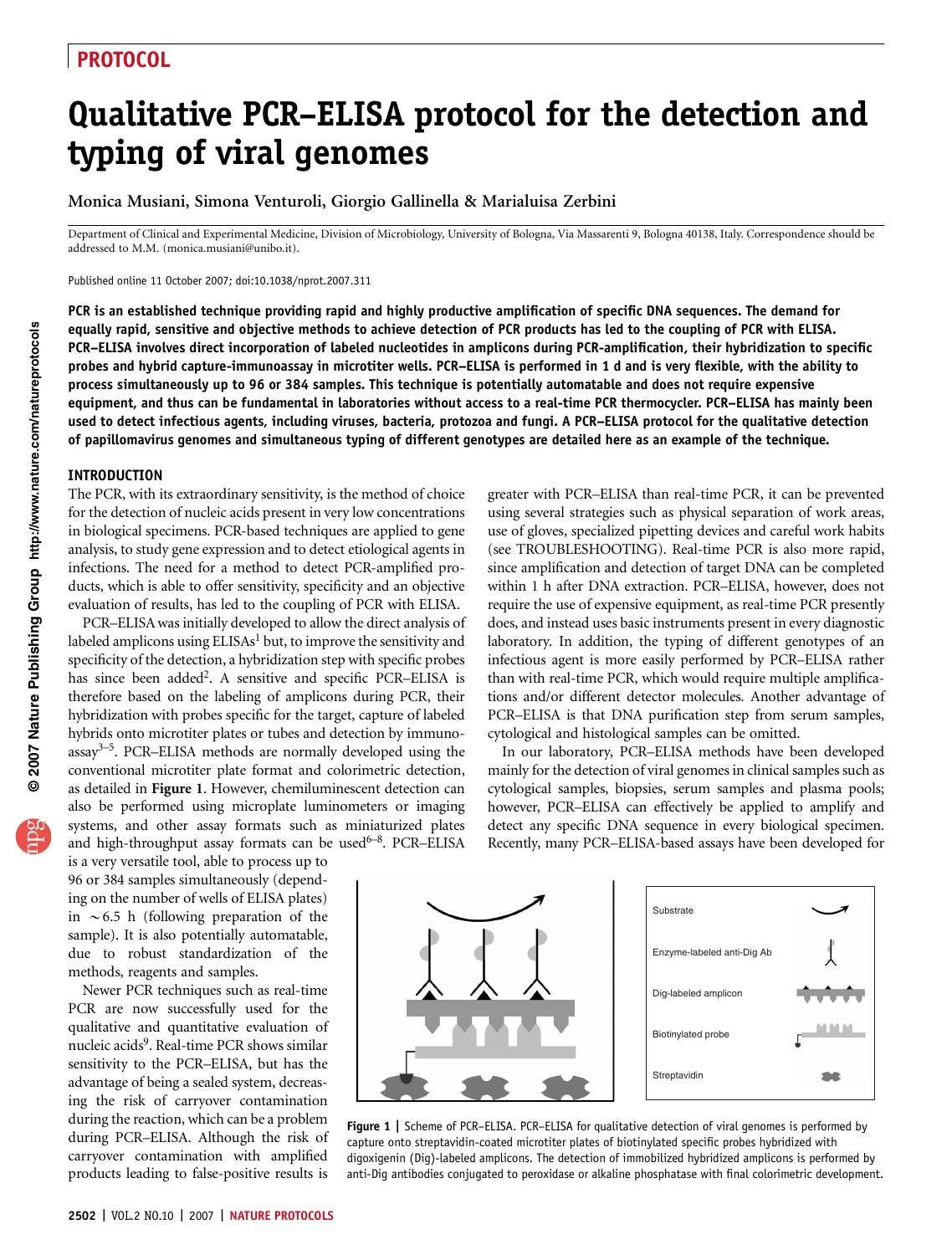the detection of viruses, bacteria, protozoa and fungi, in clinical, food and environmental samples, such as hepatitis B virus in  $b$ lood<sup>10</sup>, adenovirus<sup>11</sup> and rotavirus in stool samples<sup>12</sup>; Mycobacterium  $avium$  subsp. paratuberculosis in bovine milk $^{13}$ ; methicillin-resistant Staphylococcus aureus in nasal swabs<sup>14</sup>; Salmonella spp. in milk and meat samples<sup>15</sup>; Pseudomonas aeruginosa from blood culture bottles<sup>16</sup>; Enterococcus faecalis and Pediococcus pentosaceus in Nurmi-type cultures<sup>17</sup>; Leishmania infantum in pools of female sandflies<sup>18</sup>; Plasmodium falciparum types with single nucleotide polymorphisms in the DHFR and DHPS genes in different isolates<sup>19</sup>; Trypanosoma congolense type savannah in bovine blood samples<sup>20</sup>; Wucheria bancrofti in blood samples<sup>21</sup> and circulating Aspergillus fumigatus and Aspergillus flavus in serum samples<sup>22</sup>. The PCR-ELISA has therefore proved especially valid in the typing of different genomes.

### Qualitative PCR–ELISA—the detection and typing of human papillomavirus

We present here a protocol for the qualitative detection and genotyping of papillomavirus genomes as an example for the use of PCR–ELISA technique. Human papillomavirus (HPV) infections are related to several cutaneous and mucosal dysplasias, including both benign and malignant lesions. To date,  $>100$  HPV genotypes have been molecularly identified ( $\sim$ 30 from the ano-genital tract) and the HPVs are commonly referred to as high- or low-oncogenic risk, depending on the frequency of their association with malignancy<sup>23</sup>. HPVs are now considered the causative agents of cervical cancer<sup>24</sup>. HPV genotyping is valuable for investigating the clinical behavior and epidemiology of particular types, for the characterization of study populations in HPV vaccination trials and for monitoring the efficacy of HPV vaccines.

Many PCR protocols use either primers recognizing specific HPV open reading frames or highly conserved common sequences among different HPV types. Typing of HPV DNA generated by PCR with consensus primers can be performed by restriction fragment length polymorphism (RFLP)<sup>25,26</sup>, by direct DNA sequence analysis<sup>27,28</sup> and by line blot hybridization with typespecific probes<sup>29</sup>. For HPV genotyping, sequence analysis and RFLP analysis of PCR amplicons are not commonly used. Membranebased genotyping methods (reverse line blot assay) are commonly used, commercially available, sensitive and well validated. However, line blot assays, in comparison with PCR–ELISA, provide only subjective results as read-out is visual, which may result in reproducibility problems and risks of mistakes during data entry.

PCR–ELISA, however, can be easily applied to the detection of HPV genomes and to the typing of different viral genotypes using type-specific probes, and offers the high sensitivity of the enzyme amplification and the specificity of the hybridization reaction. Moreover, results evaluation does not require subjective interpretation and semi-quantitative data can also be obtained. This assay can be performed in 1 d, is easily standardized and therefore seems to be a practical, sensitive and reliable diagnostic tool for the detection and typing of HPV genomes in cytological specimens and in biopsies in the routine diagnostic laboratory.

#### Experimental design

Primer and probe design. The approach to detect and type different viral genotypes is first to amplify conserved regions of

the viral genome using consensus primers designed to cover a broad spectrum of viral types, and then to hybridize the PCR products with type-specific probes. The ideal candidate regions for PCR primer design are those identified as having the least number of nucleotide sequence variations among different genotypes, so that primers will cover a broad range of viral genotypes. Such consensus primers are designed on the basis of a sequence alignment of all known viral genotypes (from GenBank), minimizing any potential mismatches. In general, all PCR primers can be designed according to the following criteria: (i) primers should be 18–30 bp long; (ii) they should have a G/C content between 40 and 60%; (iii) they must have a  $T_m$  not lower than 50 °C and not differing by more than 10  $\mathrm{^{\circ}C}$ ; (iv) primers should not form possible hairpin structures; (v) they should not form homodimers and heterodimers; (vi) primers must have high  $3'$  -thermal stability to improve priming efficiency (see also TROUBLESHOOTING).

Afterward, for each viral type, a unique and specific sequence of interest within the target sequence amplified using the consensus primer pair must be clearly defined as the target for probe design. Several popular programs are available for PCR primer and probe design, such as Clone Manager Professional Suite (Scientific & Educational Software), Oligo (MedProbe) and Primer Premier (Premier Biosoft), which are easy to use.

For the detection and typing of HPVs, the most widely used PCR protocols employ consensus or degenerate primers that are directed toward a highly conserved region of the L1 gene. Among these are the single pair of consensus primers  $GP^{5+/6+}$  (see ref. 30) and the MY09/11 primers<sup>31</sup>, along with the modified version PGMY09/11 (see ref. 32). Another multiple set of consensus primers (SPF) is available that amplifies a smaller fragment (65 bp compared with 150 bp for the GP primers and 450 bp for MY09/11) of the L1 gene. This SPF-PCR<sup>33</sup> is designed to discriminate a broad spectrum of HPVs; however, because of the small size of the amplified fragment, one can anticipate reduced discrimination ability as compared with the other systems. Full distinction of  $\sim$  40 HPV genotypes can be achieved by hybridization with type-specific probes<sup>34</sup>, which can be performed in different formats, including line strip assays and microtiter plates that are amenable to automation.

In the following PCR–ELISA protocol, primers designed in a conserved region of the genome, such as consensus primer pair MY11/09 in the L1 region, are suitable, but primers in the same or other conserved regions could also be employed. The specificity and typing of amplified products is assured by biotinylated oligoprobes specific for HPV 6, 11, 16, 18, 31, 33, 35, 45, 52, 58, which are considered the prevalent genotypes at low and high oncogenic risk. This method can identify multiple infections and can also be adapted for the detection of every HPV genotype<sup>35,36</sup>.

Types of samples/specimens that can be used. For detecting and typing of viral genomes by qualitative PCR–ELISA, biological fluids, cytological and histological specimens can be analyzed. For HPV detection in particular, cytological and histological samples from HPV lesions at specific epithelial sites are used.

Optimization of reactions. The requirement of an optimal PCR is to amplify a specific sequence without any unspecific by-products. Therefore, annealing needs to take place at a sufficiently high temperature to allow only the perfect DNA–DNA matches to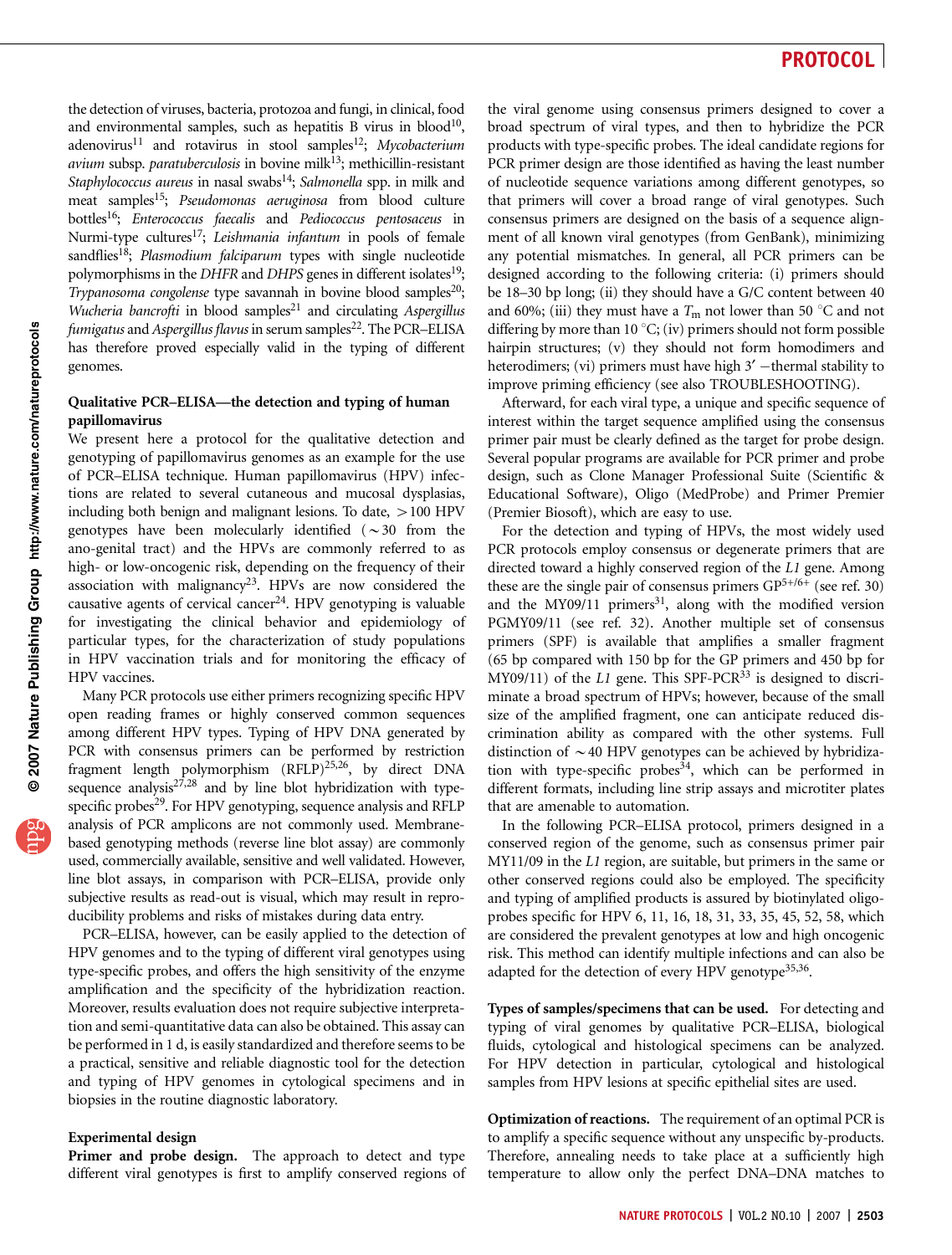occur in the reaction. For any given primer pair, the PCR program can be selected based on the  $T<sub>m</sub>$  of the primers and the length of the expected PCR product. In the majority of the cases, products expected to be amplified are relatively small (from 0.1 to 2–3 kb). The activity of the Taq polymerase is  $\sim$  2,000 nt min<sup>-1</sup> at optimal temperature (72–78 °C), and the extension time in the reaction can be calculated accordingly. A number of parameters can be varied to optimize the reaction conditions for consensus or degenerate PCR. These include primer concentration, magnesium concentration, template concentration, number of cycles of amplification and the temperatures and times of each step in the amplification cycle. If each of these parameters is to be independently varied, the number of possibilities quickly reaches huge proportions. We suggest to fix almost all these parameters at the standard levels that have been successful for other people, and to vary only the parameter that is the most crucial: the temperature of the annealing step during amplification (see also TROUBLESHOOTING).

For the hybridization reaction, block titration of type-specific probes has to be performed: different concentrations (e.g., 2, 5, 10, 20, 50 pmol  $ml^{-1}$ ) of probes can be hybridized with PCR-amplified products obtained from tenfold dilutions of positive reference controls, such as plasmids containing viral sequences, infected cells (for HPV, SiHa, HeLa or CaSki can be used) or positive reference samples. For the capture of biotinylated probes, commercially available streptavidin-coated microtiter plates guarantee wellstandardized performances. For the immunoenzymatic revelation of hybridized amplicons, the optimal working dilution of each reagent used has to be determined by preliminary block titrations.

In order to determine the sensitivity of the reaction, end point dilutions of positive reference controls have to be performed; moreover, for the optimization of PCR–ELISA, it is desirable to test different samples that include those likely to be encountered in routine application.

In order to investigate the reproducibility of the PCR–ELISA method, at least two positive reference samples and two negative reference samples have to be amplified, and then assayed with typespecific immobilized oligoprobes in triplicate in three independent assays. Intraassay coefficient of variation  $(CV) < 5%$  and interassay CV lower than 10% are desirable.

Choice of detection system. Many PCR–ELISA methods described in the literature employ streptavidin-coated wells to capture biotinylated probes; in fact a direct binding of the probes to polystyrene surfaces<sup>2</sup>, although simpler, is very difficult to standardize in home-developed assays. Moreover, the flexibility of a streptavidin–biotin system able to capture every biotinylated probe cannot be provided by single probe binding methods. In PCR–ELISAs, immunoenzymatic detection of the hybrids is generally achieved by colorimetric reactions, but chemiluminescent detection can also be performed using microplate luminometers or imaging systems<sup>7,8</sup> which, up to now, are not commonly available in basic laboratories. PCR–ELISA using colorimetric detection for the detection and typing of HPVs has shown the same sensitivity range (50–100 genome copies)<sup>35</sup> as PCR–ELISA using chemiluminescent detection<sup>8</sup>.

Nowadays, different commercial assays are designed to detect or type oncogenic HPVs present in genital specimens. Up to now, the only test currently approved by the US Food and Drug Administration for detecting HPV DNA is the Hybrid Capture 2 (HC2) system (Digene Corporation), which is based on a nucleic acid hybridization assay where specimens containing the target DNA hybridize with a specific HPV RNA probe mixture including probes for the prevalent high-risk HPV types. The cocktail approach of the HPV HC2 system cannot, however, determine the specific HPV type present in the sample; moreover, mixed infections cannot be diagnosed. Although this HC2 method is easy to use, some authors suggest that the number of false-positive samples in normal specimens due to cross-reactivity with low-risk HPVs needs to be reduced<sup>37,38</sup>. Other commercially available PCRbased assays that are CE-marked (i.e., approved to conform to health and safety standards set out in European directives) include the Amplicor HPV Test (Roche) designed to enable detection in microplates of the prevalent high-risk HPV genotypes using specific probes directly adsorbed to wells, the INNO-LiPA (Innogenetics) and the new LINEAR ARRAY HPV Genotyping Test (Roche). The latter two are membrane-based genotyping methods (reverse line blot assay) with visual read-out. These commercial systems, having a fixed and determined number of HPV typespecific probes for genital HPVs, are useful for screening HPVs in genital cancer, but are inadequate for research as they are not adaptable to study a wide range of different HPVs and can miss other potential pathogenic HPVs.

Controls and data analysis. To control variations in the efficiency of DNA extraction and PCR-amplification, a suitable housekeeping gene sequence such as  $\beta$  globin should be simultaneously analyzed; primers recognizing human  $\beta$  globin gene sequence should be used in each PCR, and amplified products have to be detected by a specific probe. At least one negative control (e.g., TF1 cells that are negative for HPVs), tested in duplicate, a substrate control without target (blank) and two positive controls (e.g., SiHa or CaSki cells and plasmid HPV DNA) should also be included in each assay.

Cut-off (CO) values for the ELISA reaction are then derived from the negative control readings. In general, the two main formulae used for calculating CO values for ELISAs are (i) the mean of the negative controls plus three s.d. (see ref. 39); or (ii) from two to four times the mean of the negative controls<sup>40</sup>. To detect HPVpositive experimental samples, the sensitivity and specificity at various CO values can be evaluated against a panel of reference HPV-positive and negative samples by using the receiver–operator characteristic (ROC) analysis $41$ . The ROC curve helps to visualize and understand the trade-off between high sensitivity and high specificity when discriminating between positive and negative laboratory values. Accuracy level of 90% is selected for evaluation of the negative and positive values. As a result of ROC curve analysis, the resulting CO value, for each probe, is equivalent to two times the mean of the negative control. Samples can be considered negative if the OD is less than the CO value minus 20%, and samples are considered positive if the OD is greater than the CO value plus 20%. When the OD value is estimated to be within 20% of the CO value, the sample must be tested once again<sup>42</sup>. During the assay standardization, the working concentration for each probe in the PCR–ELISA is determined using a dilution series ranging from  $10^0$  to  $10^6$  molecules of the PCR-amplified digoxigenin (Dig)-labeled target HPV DNA plasmid for the hybridization reactions.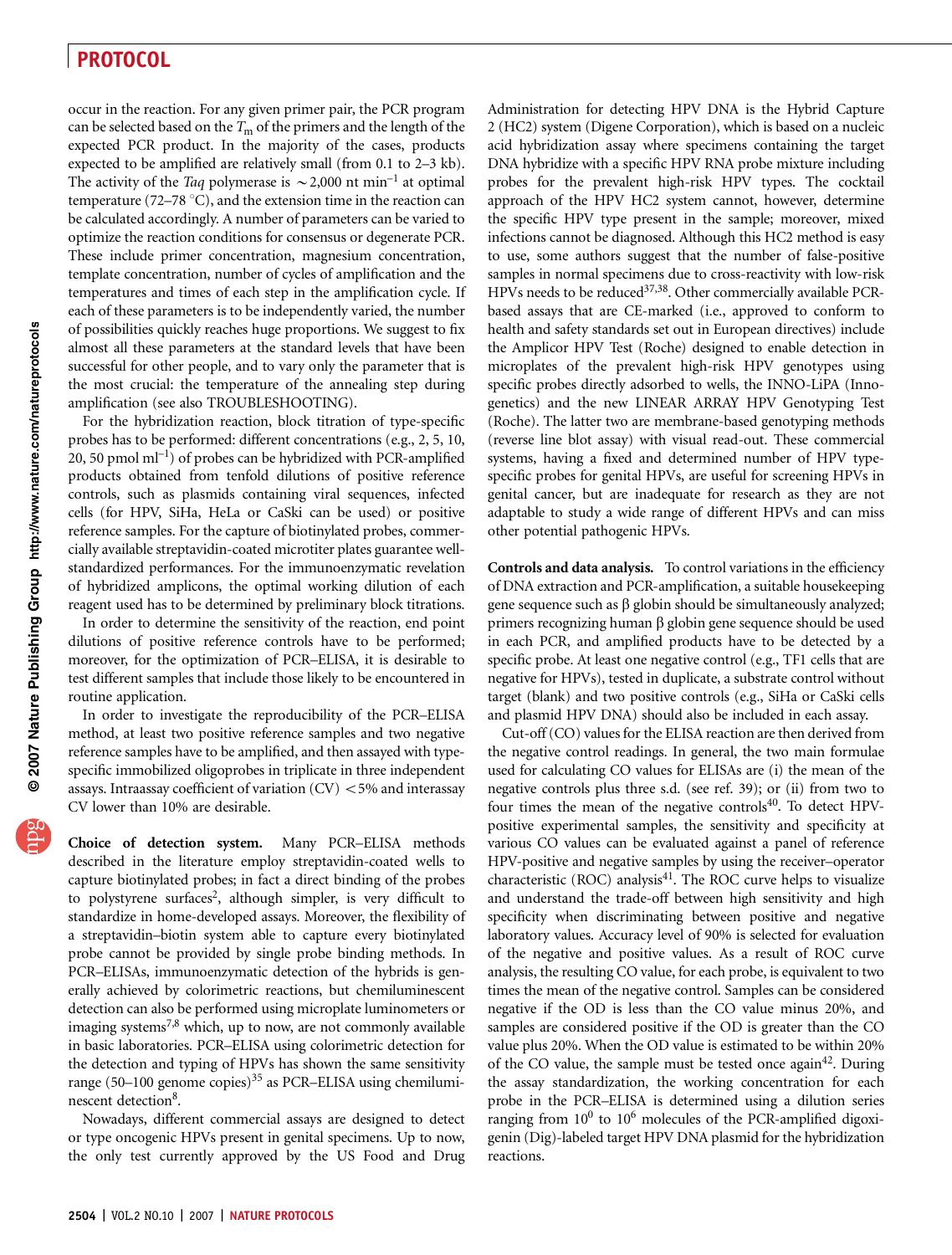#### MATERIALS **REAGENTS**

- .Mineral oil (Applied Biosystems, cat. no. 1862302)
- .Fresh or cryopreserved SiHa cell line (ATCC number HTB-35), known to contain one to two HPV 16 DNA copies per cell  $\triangle$  CRITICAL An alternative cell line, CaSki (ATCC number CRL-1550), can be used, which contains 500–600 HPV 16 DNA copies per cell, or the HeLa cell line (ATCC number CRL-5844), which contains 20–50 HPV 18 DNA copies per cell.
- .Fresh or cryopreserved TF1 cell line (ATCC number CRL-2003), negative for HPV DNA ▲ CRITICAL Alternatively, any other cell line known to be negative for HPV DNA can be used.
- .Plasmid containing the complete HPV 16 sequence (Clonit-Alfa
- Wassermann, cat. no. 05 960479)
- .KCl (Merck, cat. no. 109924)
- .Tris–HCl (Sigma-Aldrich, cat. no. T1378)
- .Tween-20 (Sigma-Aldrich, cat. no. P1379)
- .Proteinase K (Roche Molecular Biochemicals, cat. no. 03115844001)
- .Dig dNTPs (2 mM) (Roche Molecular Biochemicals, cat. no. 11585550901)  $\cdot$  Consensus primers MY11/09 (10 µM) to amplify a broad spectrum ( $\sim$ 30)
- of HPV DNAs (see **Table 1** and ref. 31)<br>  $\cdot$  Primers GH20/PC04 (1  $\mu$ M) to amplify  $\beta$  globin DNA as housekeeping gene
- (see Table 1 and ref. 34) . Consensus primers MY11 and MY09 amplify a broad spectrum
- $(\sim 30)$  of HPV DNAs, while PC04 and GH20 primers amplify
- $\beta$  globin DNA as housekeeping gene. R: A or G; Y: C or T; M: A or C;
- W: A or T<br>
FastStart *Taq* DNA polymerase (5 U  $\mu$ I<sup>-1</sup>), including 10× amplification buffer and magnesium chloride (25 mM) (Roche Molecular Biochemicals, cat. no. 12032953001 (5,000 U))
- .NaOH (Sigma-Aldrich, cat. no. S5881) ! CAUTION Toxic and caustic, should be handled with great care. Wear appropriate gloves and a face mask.
- Type-specific biotinylated probes  $(100 \text{ pmol }\mu\text{L}^{-1}$  in 1 ml volume) for HPV 6 (MY12), 11 (MY13), 16 (MY95), 18 (R18C), 31 (WD128), 33 (MY59), 35 (MY117), 45 (MY70), 52 (MY82), 58 (MY179). See Table 2
- for sequences  $\cdot$  Biotinylated probe (100 pmol  $\mu$ I<sup>-1</sup> in 1 ml volume) for human  $\beta$  globin gene sequence (PC03; see Table 2) Note: All primers and probes were synthesized by MWG Biotech's Oligonucleotide Synthesis Services
- .Anti-Dig POD (poly) Fab fragments (Roche Molecular Biochemicals, cat. no. 11633716001)
- .Conjugate buffer (Roche Molecular Biochemicals, cat. no. 11684825001)
- .ABTS substrate solution (Roche Molecular Biochemicals, cat. no. 11684302001) **! CAUTION** This product is a mild oxidizing agent.
- The toxicological properties of this product have not been thoroughly investigated.
- .Agarose gel (Bio-Rad, cat. no. 1620126)
- · Ethidium bromide (Merck, cat. no. 331564) ! CAUTION A powerful mutagen and is toxic. Avoid breathing the dust. Wear appropriate gloves when working with solution that contain this dye.
- .Tris–acetate (Sigma-Aldrich, cat. no. T6025)

### PROCEDURE

#### Preparation of samples  $\bullet$  TIMING  $\sim$  3 h

1| Samples can be prepared for PCR amplification using the following options, for biopsies (option A) and cells (option B).

### (A) Preparation of biopsy samples for PCR amplification

(i) Dewax paraffin-embedded sections (thickness 10  $\mu$ m/5  $\mu$ m) from biopsy specimens by adding 100 µl of sterile water and 100 µl of mineral oil for 15 min in Eppendorf screwcapped tubes $43,44$ .

▲ CRITICAL STEP Cross-contaminations due to microtome cut can occur in sections from different biopsies. Clean the equipment for each biopsy.

- (ii) Centrifuge at 14,000g for 5 min.
- (iii) Digest in 200  $\mu$ l of digestion buffer by incubation at 55 $\degree$ C for 2 h.
- (iv) Heat inactivate at 95  $\degree$ C for 5 min.

#### TABLE 1 | Primer sequences.

| Primer                     | Sequence $(5' \rightarrow 3')$<br><b>Bases</b> |
|----------------------------|------------------------------------------------|
| MY11 (human papillomavirus | GCMCAGGGWCATAAYAATGG<br>20                     |
| (HPV)                      |                                                |
| MY09 (HPV)                 | CGTCCMARRGGAWACTGATC<br>20                     |
| $PC04$ ( $\beta$ globin)   | CAACTTCATCCACGTTCACC<br>20                     |
| $GH20$ ( $\beta$ globin)   | GAAGAGCCAAGGACAGGTAC<br>20                     |
|                            |                                                |

.Bromophenol blue (Merck, cat. no. 111746) (see REAGENT SETUP)

! CAUTION May be harmful by inhalation, ingestion or skin absorption. Wear appropriate gloves and safety glasses. Use in a chemical fume hood.

- .Glycerol (Sigma-Aldrich, cat. no. 191612)
- .DNA marker VI (Roche Molecular Biochemicals, cat. no. 11062590001)
- .Anti-Dig peroxidase-conjugated solution
- .Digestion buffer (see REAGENT SETUP)
- $\cdot$ TE 1 $\times$  (see REAGENT SETUP)
- $\cdot$  Denaturing solution (see REAGENT SETUP)
- .Hybridization buffer (see REAGENT SETUP)
- .TBST (see REAGENT SETUP)
- THE  $1 \times$  (see REAGENT SETUP)

#### EQUIPMENT

- .Microfuge
- .Burker chamber
- .Thermo mixer
- .Thermal cycler
- .Electrophoresis cell for agarose gels
- .Streptavidinated 96-well microtiter plates (Roche Molecular Biochemicals, cat. no. 11664778001; NUNC, cat. no. 23604)
- .Automated washing equipment for microtiter plates

.Spectrophotometer for microtiter plates equipped with 405- and 492-nm filters REAGENT SETUP

Digestion buffer 50 mM KCl, 10 mM Tris–HCl pH 8.3, 0.05% (vol/vol) Tween-20 (store at +4  $^{\circ}$ C) and 400 µg ml<sup>-1</sup> of proteinase K (can be stored at

+4 °C for at least 2 months and add just before use). TE 1 $\times$  10 mM Tris–HCl pH 7.5, 1 mM EDTA (can be stored at +4 °C for at least 2 months).

Denaturing solution 100 mM NaOH, 0.1% (vol/vol) Tween-20 (can be stored at  $+4$  °C for at least 2 months).

Hybridization buffer 300 mM NaCl, 100 mM Tris–HCl pH 6.5, 10 mM EDTA, 0.1% (vol/vol) Tween-20 (can be stored at  $+4$  °C for at least 2 months). TBST 150 mM NaCl, 100 mM Tris–HCl pH 7.5, 0.1% Tween-20 (vol/vol) (can be stored at  $+4$  °C for at least 2 months).

**TAE 1** $\times$  40 mM Tris–acetate, 1 mM EDTA (can be stored at +4  $\degree$ C for at least 2 months).

**Bromophenol blue solution**  $25\%$  (wt/vol) glycerol, TAE  $5\times$ , 0.5% (wt/vol) bromophenol blue (can be stored at room temperature (20–25  $^{\circ}$ C) for at least 2 months).

#### TABLE 2 | Probe sequences.

|              | No Probe               |    | Bases Sequence ( $5' \rightarrow 3'$ ) |
|--------------|------------------------|----|----------------------------------------|
| $\mathbf{1}$ | MY12 (HPV 06)          | 21 | BIO-CAT CCG TAA CTA CAT CTT CCA        |
| 2            | MY13 (HPV 11)          | 21 | BIO-TCT GTG TCT AAA TCT GCT ACA        |
| 3            | MY95 (HPV 16)          | 21 | BIO-GAT ATG GCA GCA CAT AAT GAC        |
| 4            | R18C (HPV 18)          | 24 | BIO-CTT AAA TTT GGT AGC ATC ATA TTG    |
| 5            | WD128 (HPV 31)         | 22 | BIO-TTG CAA ACA GTG ATA CTA CATT       |
| 6            | MY59 (HPV 33)          | 21 | BIO-AAA AAC AGT ACC TCC AAA GGA        |
| $7^{\circ}$  | MY117 (HPV 35)         | 21 | BIO-ATC ATC TTT AGG TTT TGG TGC        |
| 8            | MY70 (HPV 45)          | 19 | BIO-TAGTGGACACTACCCGCAG                |
| 9            | MY82 (HPV 52)          | 21 | BIO-ACA CAC CAC CTA AGG GAA AGG        |
| 10           | MY179 (HPV 58)         | 25 | BIO-GAC ATT ATG CAC TGA AGT AAC TAA G  |
| 11           | PC03 ( $\beta$ qlobin) | 20 | BIO-ACACAACTGTGTTCACTAGC               |

Abbreviation: HPV, Human papillomavirus. Sequences of biotinylated (represented as BIO) HPV typespecific probes are given for 10 HPV types (in brackets after probe name). PC03 probe is for human globin housekeeping gene.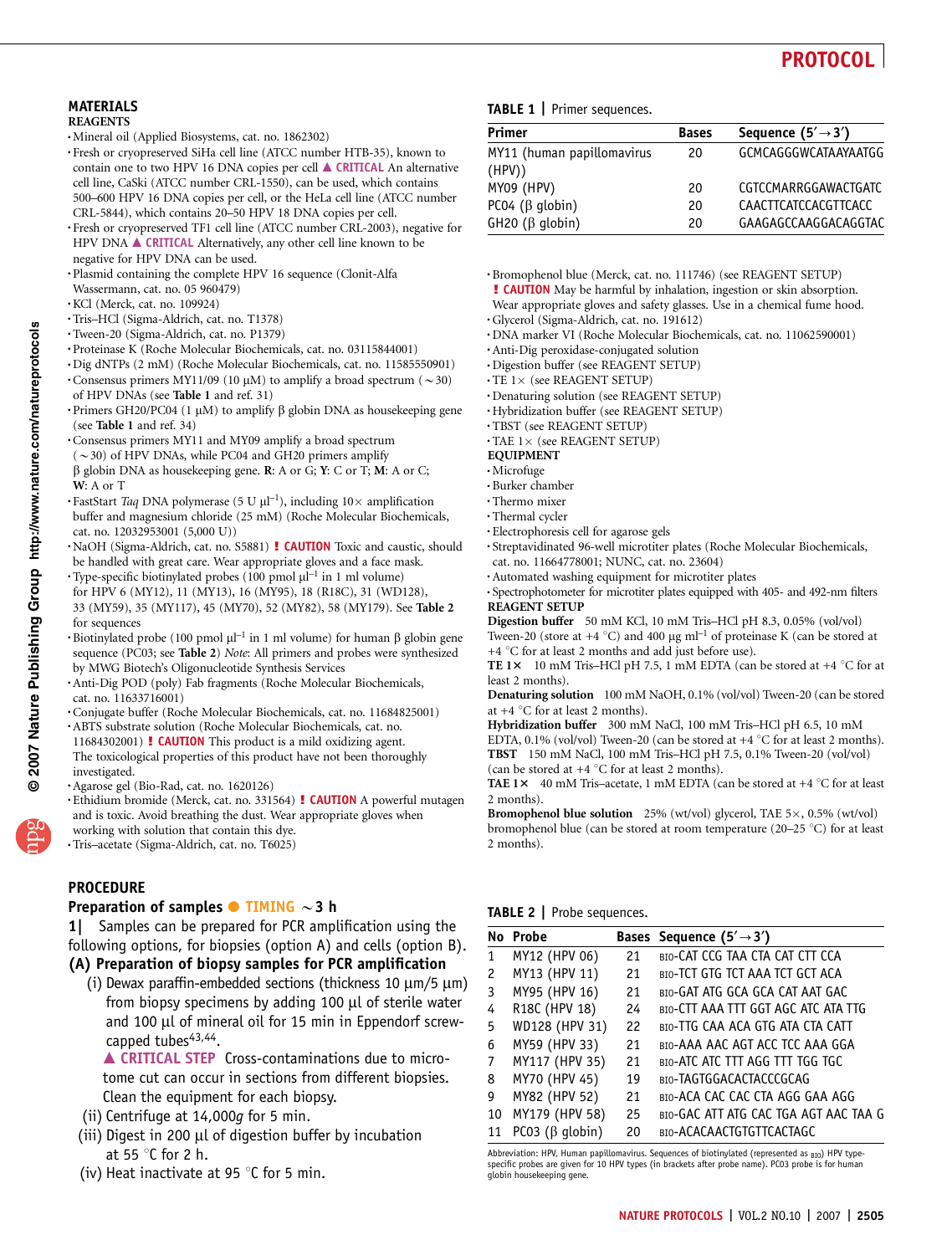- (v) Optional: Pellet the tissue debris (if visible by eye) by centrifuging at 14,000g for 1 min and transfer the cleared lysate to a new tube.
- $\blacksquare$  **PAUSE POINT** Samples can be stored at  $-20$  °C until use.

### (B) Preparation of cell samples for PCR amplification

- (i) Collect cytological specimens from cervical scrapes, SiHa cells, TF1 cells in 10 ml of PBS in test tubes.
- (ii) Centrifuge cells at 1,000g for 10 min, resuspend in 0.1–1 ml of PBS and count in a Burker chamber.
- ▲ CRITICAL STEP In order to standardize the clinical samples and to compare the data of different specimens, cells need to be counted so that aliquots of the same number of cells can be processed by PCR-ELISA<sup>5</sup>.
- (iii) Divide SiHa cells into aliquots (10  $\mu$ l) of 2,000 cells each or cervical scrape cells/TF1 cells into aliquots (10  $\mu$ l) of 20,000 cells each.
	- **PAUSE POINT** Cells can be stored at  $-20$  °C until use.
- (iv) Digest cell aliquots (cervical scrapes, SiHa and TF1) in 200 µl of digestion buffer by incubating at 55 °C for 90 min in thermo mixer.
- (v) Heat inactivate at 95  $\degree$ C for 10 min.
- (vi) Optional: Pellet the cell debris (if visible by eye) by centrifuging at 14,000g for 1 min and transfer the cleared lysate to a new tube.
	- **E** PAUSE POINT Samples can be stored at  $-20$  °C until use.

### PCR amplification and direct labeling timing  $\bullet$  TIMING  $\sim$  3.5 h

For each sample, prepare the following reaction mix (which contains primer set MY11/09 to amplify HPV DNAs and primer set PC04/GH20 to amplify  $\beta$  globin DNA):

| Reagents                                   | Volume for each sample (µl) | <b>Final concentration</b> |
|--------------------------------------------|-----------------------------|----------------------------|
| Amplification buffer (10 $\times$ )        | 10                          | $1\times$                  |
| Magnesium chloride (25 mM)                 | 12                          | 3 mM                       |
| Digoxigenin (Dig) dNTPs (2 mM)             | 5.0                         | $0.1 \text{ mM}$           |
| Primers MY11/09 (10 µM)                    | 1.0                         | $0.1 \mu M$                |
| Primers PC04/GH20 $(1 \mu M)$              | 2.0                         | $0.02 \mu M$               |
| FastStart Tag (5 U $\mu$ l <sup>-1</sup> ) | 0.8                         | 4.0 U                      |
| H <sub>2</sub> 0                           | 59.2                        | Up to 90 µl final volume   |

▲ CRITICAL STEP Reaction mixtures for ten samples (892 µl) without FastStart Taq polymerase enzyme can be pre-prepared and aliquots kept at  $-20$  °C. FastStart Taq is then added for ten reactions (8 µl) before use.

 $\blacktriangle$  CRITICAL STEP The direct incorporation of a labeled nucleotide during amplification reaction increases the sensitivity of the assay in comparison to the use of labeled primers, giving a more efficient labeling. Dig dNTP-labeled PCR products can be detected with high sensitivity as Dig is incorporated at a ratio of 1:19 (dUTP:dTTP) instead of only one or few Dig molecules being linked to a PCR primer.

3| Add 90  $\mu$ l of the reaction mix (from Step 2) to 10  $\mu$ l of each test sample (from Step 1) in a separate Eppendorf tube.

4| Set up control reactions as follows: positive control 1: add 90 µl of the reaction mix to 10 µl of lysed SiHa cells in an Eppendorf tube; positive control 2: add 90  $\mu$ l of the reaction mix to 10  $\mu$ l of TE buffer containing 100 copies of the plasmid with the complete HPV 16 sequence in an Eppendorf tube; negative control: add 90 µl of the reaction mix to 10 µl of lysed TF1 cells in an Eppendorf tube; blank samples: add 90  $\mu$ l of the reaction mix to 10  $\mu$ l of TE buffer to Eppendorf tube. **A CRITICAL STEP** If the thermal cycler is not equipped with a heated lid, use either mineral oil or paraffin wax to prevent evaporation of liquid from the reaction mixture during PCR and aerosol cross-contamination.

5| Amplify the nucleic acids using the following PCR-cycling conditions:

| <b>Step</b>               | Temperature $(^\circ \mathsf{C})$ | <b>Time</b>     |  |
|---------------------------|-----------------------------------|-----------------|--|
| Hot start                 | 95                                | 5 min           |  |
| Amplification (40 cycles) |                                   |                 |  |
| Denaturation              | 95                                | 30 <sub>s</sub> |  |
| Annealing                 | 52                                | 30 <sub>s</sub> |  |
| Extension                 | 72                                | $1$ min         |  |
| Final extension           | 72                                | 5 min           |  |
| Hold                      | +4                                |                 |  |

 $\blacksquare$  **PAUSE POINT** Samples can be stored at +4 °C (overnight) or at  $-20$  °C (for longer periods until use). ? TROUBLESHOOTING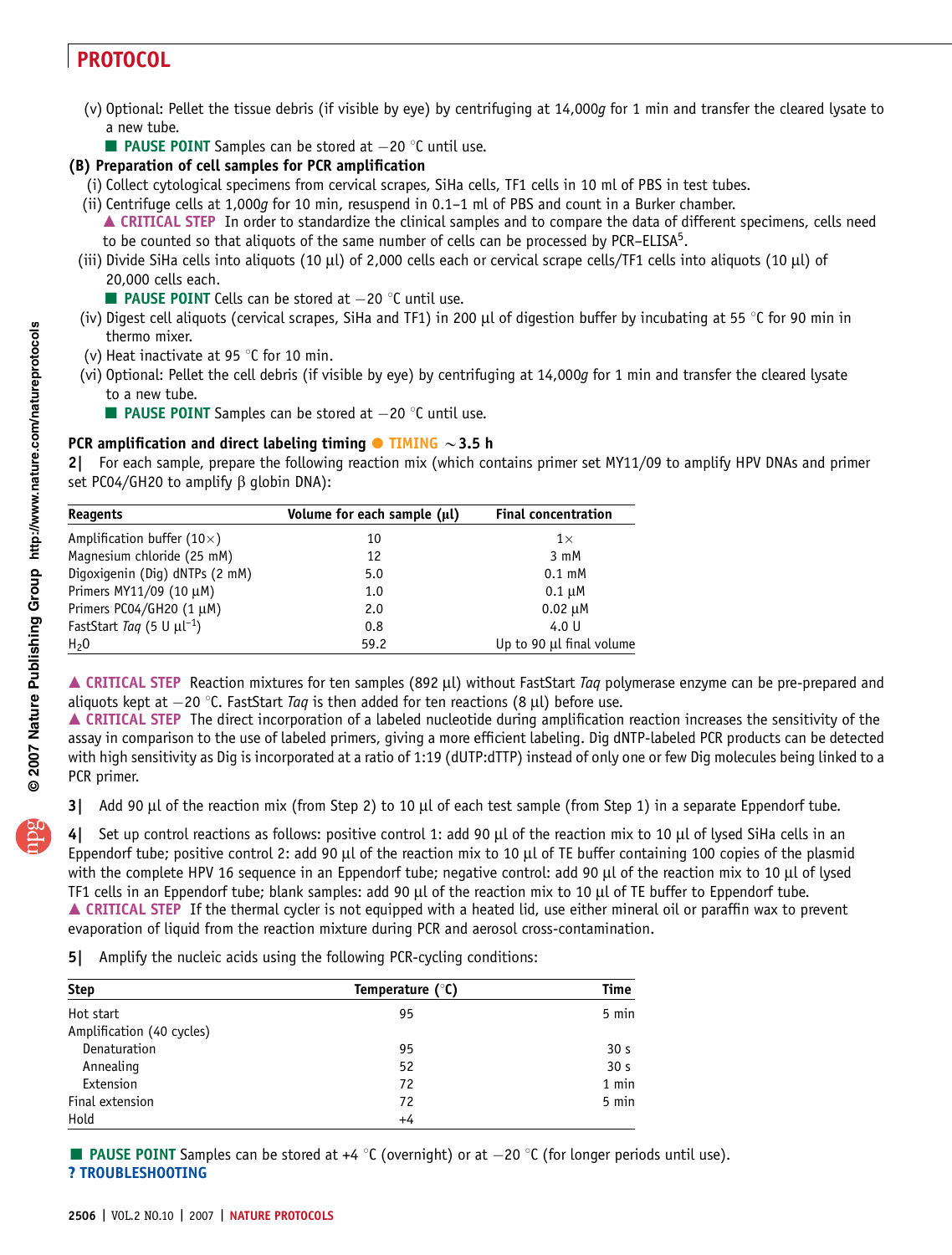### BOX 1 | ELECTROPHORETIC CONTROL  $\bullet$  TIMING  $\sim$  1.5 H

With electrophoresis, human papillomavirus (HPV)-positive samples can be recognized even if amplified products cannot be detected by the type-specific oligoprobes described in this protocol.

1. Load 10 µl samples (from Step 5) in 2.5 µl bromophenol blue solution onto a 2% (wt/vol) agarose gel containing 0.5 µg ml<sup>-1</sup> ethidium bromide.

2. Also load 2  $\mu$ l DNA marker VI in 8  $\mu$ l H<sub>2</sub>O and 2.5  $\mu$ l bromophenol blue solution.

3. Run in TAE  $1\times$  for 1 h at 80 V.

4. Visualize ethidium bromide-stained DNA under UV light.

### ANTICIPATED RESULTS

Experimental samples can be positive for HPV band ( $\sim$ 450 bp), and must be positive for  $\beta$  qlobin band (268 bp), SiHa cells must be positive for HPV and for  $\beta$  globin bands. Plasmid containing the complete HPV 16 sequence must be positive for HPV and negative for  $\beta$  globin band. TF1 cells must be negative for HPV but positive for  $\beta$  globin band. Blank sample must be negative for HPV and for  $\beta$  globin bands. In case of samples that are positive for HPV band but are negative in ELISA, a positive band is a signal of the presence of a genotype that cannot be distinguished using the specific oligoprobes included in this protocol. In case of samples positive in ELISA for a specific genotype, a positive band is a confirmation of positivity.

## **Hybridization and detection reaction • TIMING**  $\sim$  2 h 6 For each PCR-amplified sample, prepare a set of 11 to

For each PCR-amplified sample, prepare a set of 11 tubes, each containing 5 µl of Dig-labeled PCR-amplified product (from Step 5) plus 10  $\mu$ l of denaturing solution.

▲ CRITICAL STEP Instead of using tubes, this reaction can be performed also in wells of normal microplates.

7 | Denature at room temperature for 10 min.

8 Hybridize by adding to each of the 11 tubes (or well), 2  $\mu$ l (1 pmol  $\mu$ l<sup>-1</sup>) of one of the biotinylated type-specific probes (HPV 6, 11, 16, 18, 31, 33, 35, 45, 52, 58 and qlobin) in 190 µl of hybridization buffer.

9. Incubate for 10 min at 55  $\degree$ C in thermo mixer.

10 Transfer 200 µl to a streptavidin-coated microtiter plate well and incubate at 55  $\degree$ C for 60 min in thermo mixer.

11| Wash plates four times with TBST at room temperature.

12| Add to each well 200 µl of anti-Dig peroxidase-conjugated solution (diluted 1/1,000 in conjugate buffer). **△ CRITICAL STEP** Must be freshly prepared and used within a few hours.

13| Incubate the plates at room temperature for 30 min.

14| Wash four times in TBST at room temperature.

15| Add to each well 200  $\mu$ l of ABTS substrate solution, and develop for 10 min at room temperature.

16| Measure the colorimetric reaction by spectrophotometer at an OD of 405 nm (reference filter 492 nm).

▲ CRITICAL STEP Absorbance values are determined 10 min after the addition of substrate and are expressed as OD. ? TROUBLESHOOTING

17| Optional: An electrophoretic control step can also be undertaken to detect HPV-positive samples by electrophoresis, to detect amplified products that cannot be distinguished using one of the type-specific oligoprobes described in this protocol (see Box 1).

#### **• TIMING**

Step 1 (A or B), preparation of samples:  $\sim$  3 h Steps 2–5, PCR-amplification and direct labeling:  $\sim$  3.5 h Steps 6–16, hybridization and detection reaction:  $\sim$  2 h



Figure 2 | PCR-ELISA microtiter plate. Rows: human papillomavirus (HPV) genotype-specific probes and  $\beta$  globin probe (amplification control); columns:  $B =$  blank, no. 1 – no. 9 = clinical samples, SiHa = HPV 16-positive control,  $TF1 = HPV$  negative control. The sample no. 7 is positive for HPV 31 and the sample no. 8 is positive for HPV 18.  $\beta$  globin is positive in negative (TF1 cell line) and positive (SiHa line cell) controls and in all clinical samples, but not in the blank. Dig, digoxigenin.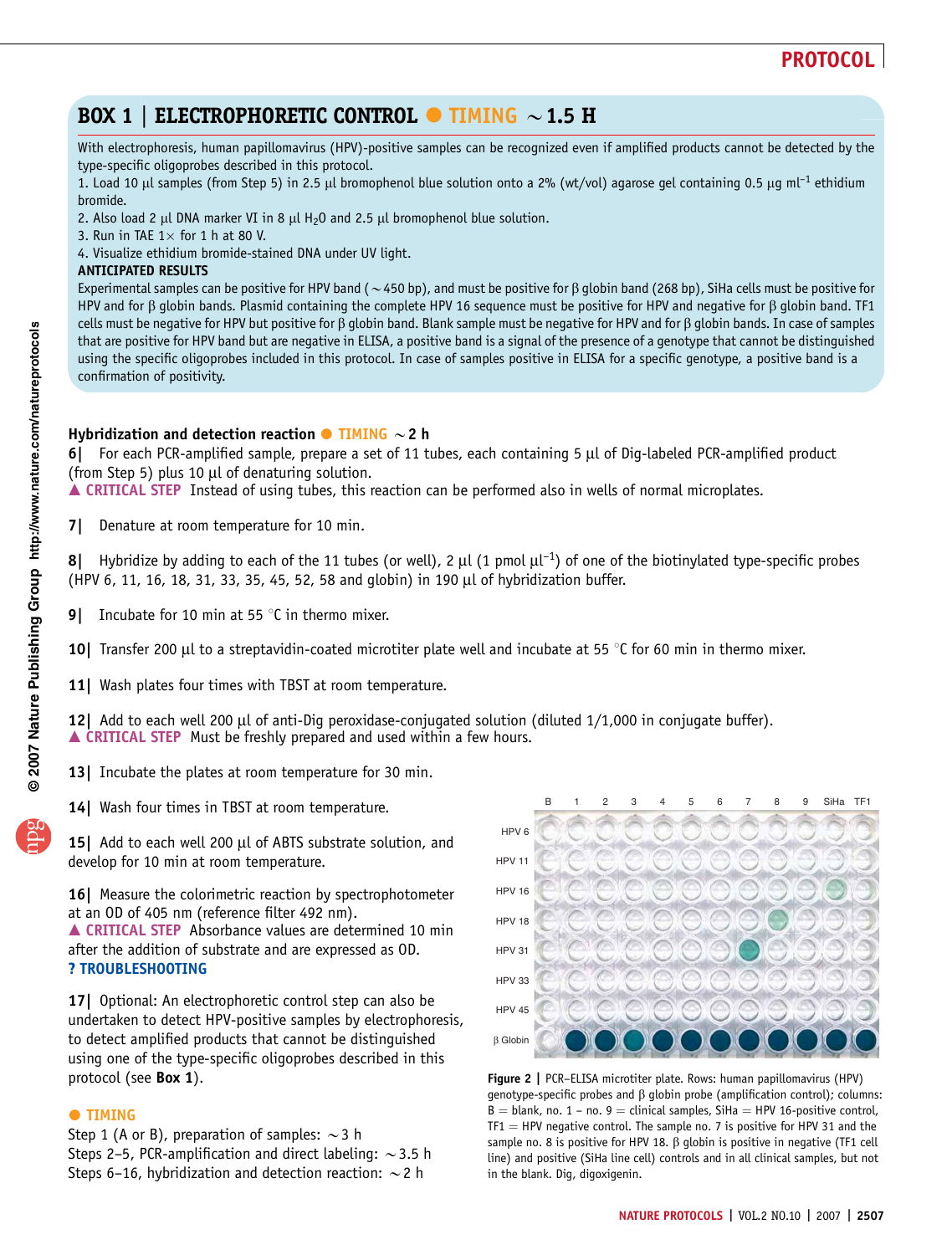### ? TROUBLESHOOTING

Troubleshooting advice can be found in Table 3.

TABLE 3 | Troubleshooting for qualitative PCR–ELISA.

| <b>Step</b>        | Problem                                                                                 | Possible reason                                                                                                   | Solution                                                                                                                                                                     |
|--------------------|-----------------------------------------------------------------------------------------|-------------------------------------------------------------------------------------------------------------------|------------------------------------------------------------------------------------------------------------------------------------------------------------------------------|
| <b>PCR</b><br>5    | No amplification occurring (neither<br>amplification controls nor positive<br>controls) | A reagent is missing from the PCR                                                                                 | Prepare new reaction mix                                                                                                                                                     |
|                    |                                                                                         | Too high annealing temperature                                                                                    | Decrease annealing temperature                                                                                                                                               |
|                    |                                                                                         | Insufficient extension times                                                                                      | Check the length of the amplicon and increase<br>the extension time                                                                                                          |
|                    |                                                                                         | Too few cycles in the PCR                                                                                         | Increase cycle number; redesign more efficient<br>assay                                                                                                                      |
|                    | No globin amplification occurring<br>in cell control (TF1, SiHa, CaSki, HeLa)           | The sample digestion is not efficient                                                                             | Repeat digestion step (increase incubation time<br>or proteinase K concentration)                                                                                            |
|                    |                                                                                         | The target DNA is too fragmented                                                                                  | Redesign or choose a primer pair to amplify a<br>smaller fragment                                                                                                            |
|                    | Amplification occurring in blank or<br>negative controls                                | PCR-carry-over contamination                                                                                      | Separate DNA extraction, pre-PCR setup and<br>post-PCR examination (ELISA) facilities; do not<br>move equipment like pipettes, racks, microfuges,<br>etc. between facilities |
|                    |                                                                                         |                                                                                                                   | Reagents should be made up and stored in<br>small aliquots that can be discarded if carryover<br>contamination is suspected or observed                                      |
|                    |                                                                                         |                                                                                                                   | Use filter tips to reduce the risk of transferring<br>DNA between tubes                                                                                                      |
| <b>ELISA</b><br>16 | No signal detected when a signal is<br>expected (positive control) or low signal        | Probes are not well chosen                                                                                        | Redesign more efficient probes                                                                                                                                               |
|                    |                                                                                         | Probes were inefficiently labeled<br>during synthesis or labels have been<br>degraded by incorrect use or storage | Resynthesize probes and store them properly                                                                                                                                  |
|                    |                                                                                         | Degraded anti-digoxigenin (anti-Dig)<br>POD conjugate or substrate                                                | Check anti-Dig POD conjugate and substrate<br>concentration. Make fresh solutions                                                                                            |
|                    | Signal detected when a signal is<br>not expected                                        | Probes are not type-specific                                                                                      | Redesign more specific probes                                                                                                                                                |
|                    | Variation amongst replicates                                                            | Insufficient washing                                                                                              | If using an automatic plate washer, check that<br>all ports are clean and free of obstruction                                                                                |
|                    |                                                                                         | Uneven streptavidin plate coating<br>due to poor plate quality                                                    | Check plate used                                                                                                                                                             |
|                    | High background                                                                         | Insufficient washing                                                                                              | Increase number of washes                                                                                                                                                    |
|                    |                                                                                         | Contaminated substrate                                                                                            | Substrate should be colorless                                                                                                                                                |
|                    |                                                                                         | Uneven temperatures around work<br>surface                                                                        | Avoid incubating plates in areas where<br>environmental condition vary                                                                                                       |

### ANTICIPATED RESULTS

Figure 2 shows the appearance of a typical PCR–ELISA result. Experimental samples must be positive for  $\beta$  globin and can be positive for one or more HPV probes, which identifies the HPV genotype (HPV 6, 11, 16, 18, 31, 33, 35, 45, 52 and 58) of the sample. SiHa cells must be positive only for HPV 16 probe and for  $\beta$  globin and negative for the other HPV probes. Plasmid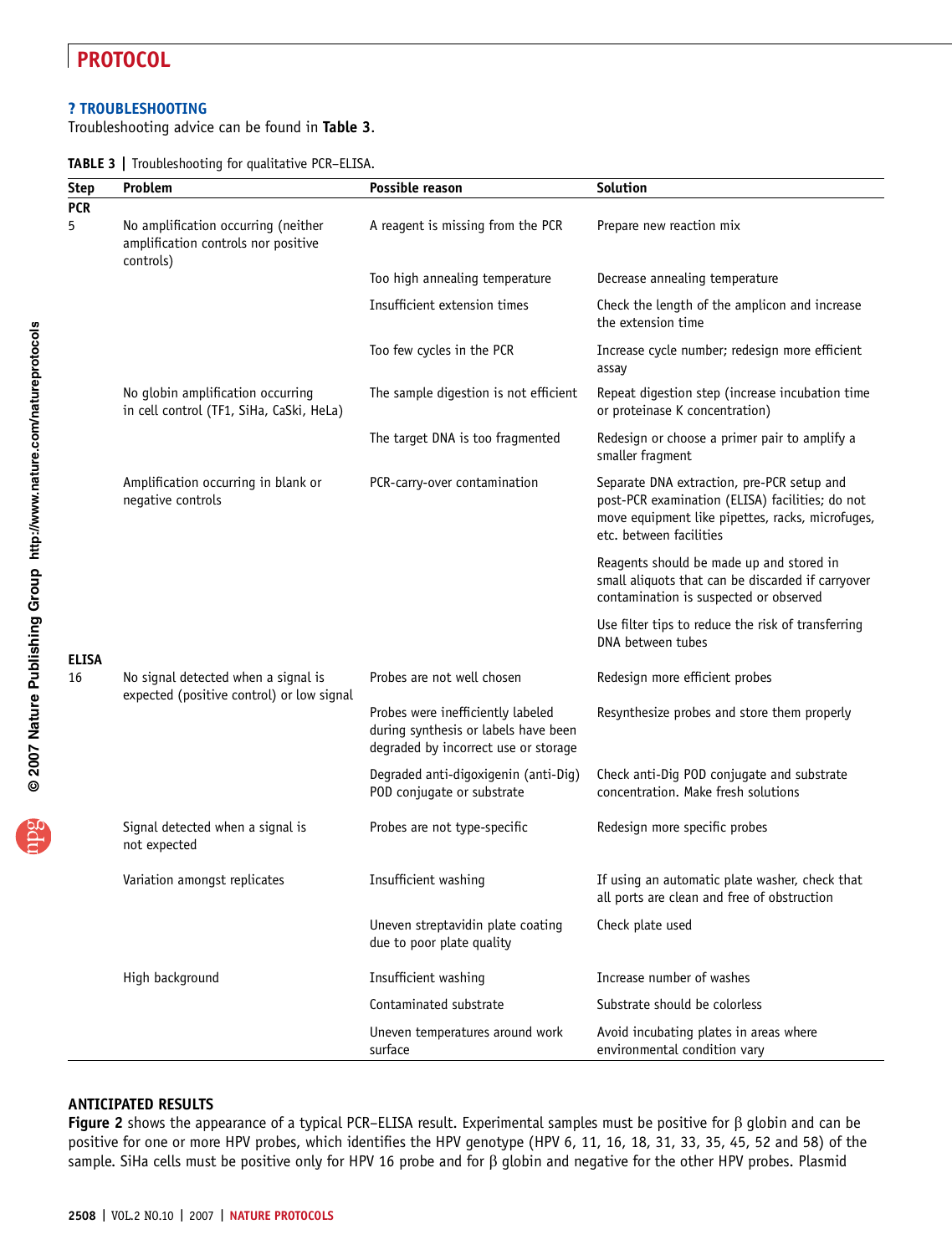containing the complete HPV 16 sequence must be positive only for HPV 16 probe and negative for the other HPV probes and for  $\beta$  globin. TF1 cells must be negative for all HPV probes and positive for  $\beta$  globin. Blank buffer sample must be negative for all HPV probes and for  $\beta$  globin. For each HPV probe, the CO of the reaction is determined as twice the OD value of negative TF1 control, tested in duplicate, as defined with ROC analysis. For  $\beta$  globin, the CO of the reaction is determined as twice the OD value the of plasmid containing HPV sequence. Results are expressed as net absorbance after the absorbance of the blank sample is subtracted, and an index value is calculated as OD sample/CO + 20%; thus an index value  $>1$  is considered positive. Experimental samples are therefore considered negative when ODHPV  $<$  CO – 20%. The sample is positive when ODHPV  $>$  CO + 20%. Test samples whose values are in the range of  $\pm$ 20% of the CO value are retested for confirmation. Sensitivity of the PCR–ELISA with the probes tested varied between 50 and 100 target copies among the different viral types.

Published online at http://www.natureprotocols.com

Reprints and permissions information is available online at http://npg.nature.com/ reprintsandpermissions

- 1. Landgraf, A., Reckmann, B. & Pingoud, A. Direct analysis of polymerase chain reaction products using enzyme-linked immunosorbent assay techniques. Anal. Biochem. 198, 86–91 (1991).
- 2. Gibellini, D. et al. Microplate capture hybridization of amplified parvovirus B19 DNA fragment labelled with digoxigenin. Mol. Cell. Probes 7, 453–458 (1993).
- 3. Zerbini, M. et al. Automated detection of digoxigenin-labelled B19 parvovirus amplicons by a capture hybridization assay. J. Virol. Methods 55, 1–9 (1995).
- Venturoli, S. et al. Detection of adeno-associated virus DNA in female genital samples by PCR-ELISA. J. Med. Virol. 64, 577-582 (2001).
- Venturoli, S. et al. Human papillomavirus DNA testing by PCR-ELISA and hybrid capture II from a single cytological specimen: concordance and correlation with cytological results. J. Clin. Virol. 25, 177–185 (2002).
- Koskiniemi, M., Mannonen, L., Kallio, A. & Vaheri, A. Luminometric microplate hybridization for detection of varicella-zoster virus PCR product from cerebrospinal fluid. J. Virol. Methods 63, 71–79 (1997).
- Roda, A. et al. Microtiter format for simultaneous multianalyte detection and development of a PCR-chemiluminescent enzyme immunoassay for typing human papillomavirus DNAs. Clin. Chem. 48, 1654-1660 (2002).
- 8. Ambretti, S. et al. High-throughput polymerase chain reaction chemiluminescent enzyme immunoassay for typing and quantifying human papillomavirus DNAs. Anal. Biochem. 332, 349–357 (2004).
- Watzinger, F., Ebner, K. & Lion, T. Detection and monitoring of virus infections by real-time PCR. Mol. Aspects Med. 27, 254–298 (2006).
- 10. Kim, J.W. et al. Development of PCR-ELISA for the detection of hepatitis B virus x gene expression and clinical application. J. Clin. Lab. Anal. 19, 139–145 (2005).
- 11. Metzger-Boddien, C. & Kehle, J. Development and evaluation of a sensitive PCR-ELISA for detection of adenoviruses in feces. Intervirology 48, 297-300 (2005).
- 12. Adler, M., Schulz, S., Fischer, R. & Niemeyer, C.M. Detection of rotavirus from stool samples using a standardized immuno-PCR (''Imperacer'') method with end-point and real-time detection. Biochem. Biophys. Res. Commun. 333, 1289–1294 (2005).
- 13. Metzger-Boddien, C. et al. Automated high-throughput immunomagnetic separation-PCR for detection of Mycobacterium avium subsp. paratuberculosis in bovine milk. Int. J. Food Microbiol. 110, 201–208 (2006).
- 14. Daeschlein, G., Assadian, O., Daxboeck, F. & Kramer, A. Multiplex PCR-ELISA for direct detection of MRSA in nasal swabs advantageous for rapid identification of non-MRSA carriers. Eur. J. Clin. Microbiol. Infect. Dis. 25, 328–330 (2006).
- 15. Perelle, S. et al. Comparison of PCR-ELISA and LightCycler real-time PCR assays for detecting Salmonella spp. in milk and meat samples. Mol. Cell. Probes. 18, 409–420 (2004).
- 16. Kurupati, P., Kumarasinghe, G. & Laa Poh, C. Direct identification of Pseudomonas aeruginosa from blood culture bottles by PCR-enzyme linked immunosorbent assay using oprI gene specific primers. Mol. Cell. Probes 19, 417-421 (2005).
- 17. Waters, S.M., Doyle, S., Murphy, R.A. & Power, R.F. Development of solution phase hybridisation PCR-ELISA for the detection and quantification of Enterococcus faecalis and Pediococcus pentosaceusin Nurmi-type cultures. J. Microbiol. Methods 63, 264–275 (2005).
- 18. Martín-Sánchez, J., Gállego, M., Barón, S., Castillejo, S. & Morillas-Marquez, F. Pool screen PCR for estimating the prevalence of Leishmania infantum infection in sandflies (Diptera: Nematocera, Phlebotomidae). Trans. R. Soc. Trop. Med. Hyg. 100, 527–532 (2006).
- 19. Heidari, A. et al. Genotypes and in vivo resistance of Plasmodium falciparum isolates in an endemic region of Iran. Parasitol. Res. 100, 589-592 (2007).
- 20. Sow, A., Sidibe, I., Desquesnes, M., Bengaly, Z. & Panqui, L.J. The application of PCR-ELISA to the detection of Trypanosoma congolense type savannah (TCS) in bovine blood samples. Trop. Biomed. 23, 123-129 (2006).
- 21. Hassan, M. et al. Detection of DNA of W. bancrofti in blood samples by QC-PCR-ELISA-based. J. Egypt Soc. Parasitol. 35, 963–970 (2005).
- 22. Florent, M. et al. Prospective evaluation of a polymerase chain reaction-ELISA targeted to Aspergillus fumigatus and Aspergillus flavus for the early diagnosis of invasive aspergillosis in patients with hematological malignancies. J. Infect. Dis. 193, 741–747 (2006).
- 23. de Villiers, E.M., Fauquet, C., Broker, T.R., Bernard, H.U. & zur Hausen, H. Classification of papillomaviruses. Virology 324, 17–27 (2004).
- 24. Clifford, G.M., Smith, J.S., Plummer, M., Muñoz, N. & Franceschi, S. Human papillomavirus types in invasive cervical cancer worldwide: a meta-analysis. Br. J. Cancer 88, 63-73 (2003).
- 25. Lungu, O., Wright, T.C. Jr. & Silverstein, S. Typing of human papillomaviruses by polymerase chain reaction amplification with L1 consensus primers and RFLP analysis. Mol. Cell. Probes 6, 145–152 (1992).
- 26. Kay, P., Meehan, K. & Williamson, A.L. The use of nested polymerase chain reaction and restriction fragment length polymorphism for the detection and typing of mucosal human papillomaviruses in samples containing low copy numbers of viral DNA. J. Virol. Methods 105, 159–170 (2002).
- 27. Feoli-Fonseca, J.C. et al. Human papillomavirus (HPV) study of 691 pathological specimens from Quebec by PCR-direct sequencing approach. J. Med. Virol. 63, 284–292 (2001).
- 28. Speich, N., Schmitt, C., Bollmann, R. & Bollmann, M. Human papillomavirus (HPV) study of 2916 cytological samples by PCR and DNA sequencing: genotype spectrum of patients from the west German area. J. Med. Microbiol. 53, 125-128 (2004).
- 29. van den Brule, A.J. et al.  $GP^{5+/6+}$  PCR followed by reverse line blot analysis enables rapid and high-throughput identification of human papillomavirus genotypes. J. Clin. Microbiol. 40, 779–787 (2002).
- 30. de Roda Husman, A.M., Walboomers, J.M., van den Brule, A.J., Meijer, C.J. & Snijders, P.J. The use of general primers GP5 and GP6 elongated at their 3 ends with adjacent highly conserved sequences improves human papillomavirus detection by PCR. J. Gen. Virol. 76, 1057-1062 (1995).
- 31. Manos, M.M. et al. Use of polymerase chain reaction amplification for the detection of genital human papillomaviruses. Cancer Cells 7, 209-214 (1989).
- 32. Gravitt, P.E. et al. Improved amplification of genital human papillomaviruses. J. Clin. Microbiol. 38, 357–361 (2000).
- 33. Kleter, B. et al. Development and clinical evaluation of a highly sensitive PCR-reverse hybridization line probe assay for detection and identification of anogenital human papillomavirus. J. Clin. Microbiol. 37, 2508-2517 (1999).
- 34. Resnick, R.M. et al. Detection and typing of human papillomavirus in archival cervical cancer specimens by DNA amplification with consensus primers. J. Natl. Cancer Inst. 82, 1477–1484 (1990).
- 35. Venturoli, S. et al. Evaluation of immunoassays for the detection and typing of PCR amplified human papillomavirus DNA. J. Clin. Pathol. 51, 143–148 (1998).
- 36. Zerbini, M. et al. Distribution and viral load of type specific HPVs in different cervical lesions as detected by PCR-ELISA. J. Clin. Pathol. 54, 377-380 (2001).
- 37. Schneede, P. et al. Evaluation of HPV testing by Hybrid Capture II for routine gynaecologic screening. Acta Obstet. Gynecol. Scand. 80, 750-752 (2001).
- 38. Söderlund-Strand, A., Rymark, P., Andersson, P., Dillner, J. & Dillner, L. Comparison between the Hybrid Capture II test and a PCR-based human papillomavirus detection method for diagnosis and posttreatment follow-up of cervical intraepithelial neoplasia. J. Clin. Microbiol. 43, 3260–3266 (2005).
- 39. Ehardt, A., Schaefer, S., Athanassiou, N., Kann, M. & Gerlich, W.H. Quantitative assay of PCR-amplified hepatitis B virus DNA using a peroxidase-labelled DNA